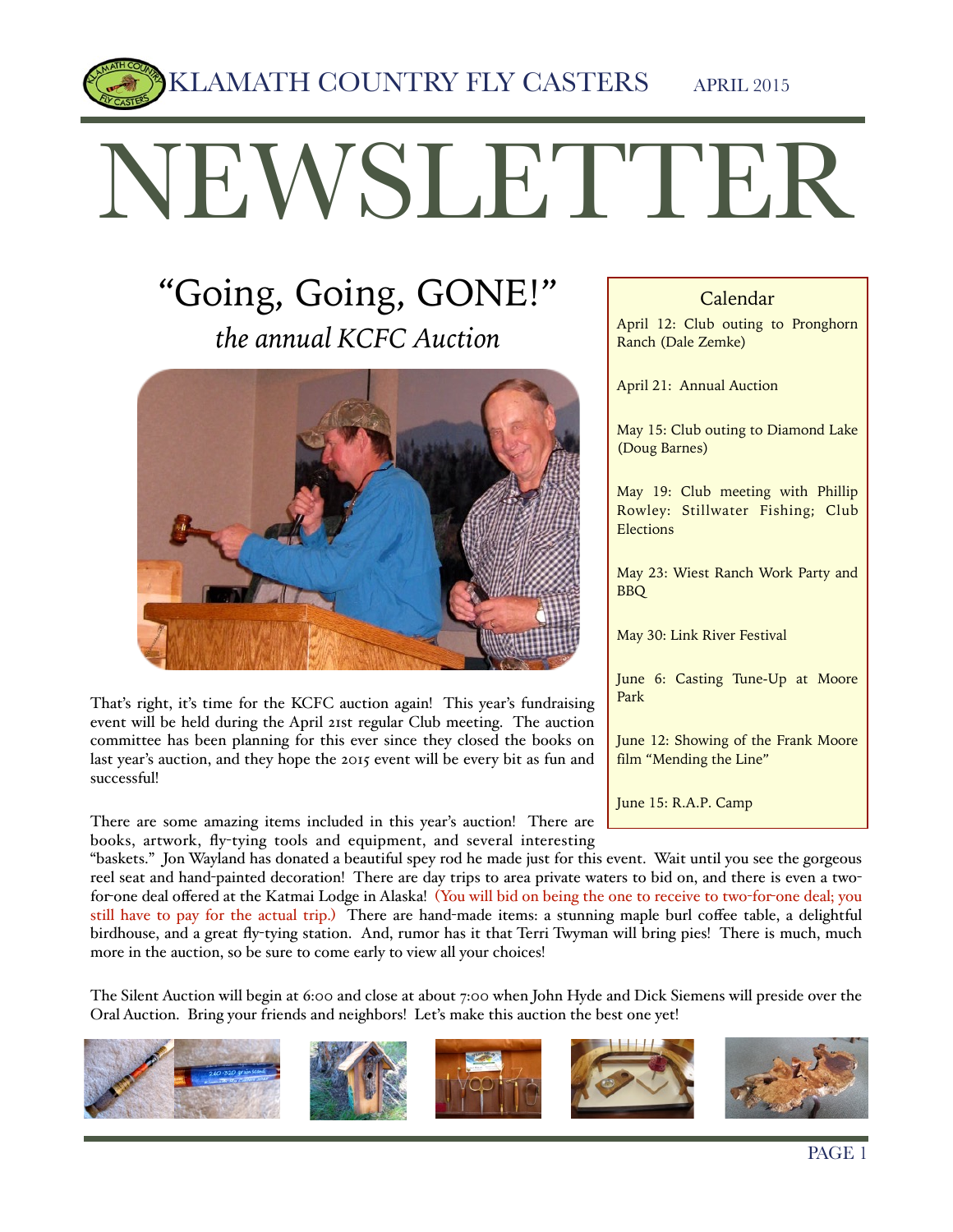#### OFFICERS AND BOARD

**Dale Zemke**  [kcflycasters@gmail.com](mailto:kcflycasters@gmail.com) President

**Lois Krueger** [lk.timefliesoutfitters@yahoo.com](mailto:lk.timefliesoutfitters@yahoo.com) Vice President/President Elect

> **Peg Edwards**  [edwrmed@aol.com](mailto:edwrmed@aol.com) Treasurer

**Terri Twyman**  [melterhowdy1@gmail.com](mailto:melterhowdy1@gmail.com) **Secretary** 

**Greg Bulkley**  [gbulkley@wildblue.net](mailto:gbulkley@wildblue.net) Past President

**John Hyde**  [yamsiranch@hughes.ne](mailto:yamsiranch@hughes.ne)t Board Member

**Jim Ricks** [mtnestinor@gmail.com](mailto:mtnestinor@gmail.com) Board Member

**Patrick Stroup**  [pastorstroup@aol.com](mailto:pastorstroup@aol.com) Board Member

**Dick Siemens**  [resiemens@centurytel.net](mailto:resiemens@centurytel.net) Board Member



## THE KCFC MISSION STATEMENT

We, the Klamath Country Fly Casters, out of a vital interest in the sport of fly fishing, do hereby join to promote fly fishing as a method of angling, to encourage youth to learn this method of angling, and to promote and participate in meetings to educate all persons in the many aspects of fly fishing as a sport. We agree to make every effort to protect and improve fishing resources in our area by encouraging the practice of catch and release fishing of wild, native fish and by supporting fly fishing organizations in other areas in the overall quest for improvement and perpetuity of fishing resources.

*Regular KCFC meetings are held on the third Tuesday of the month, September through May, at Elmer's Restaurant, 3030 S. 6th Street, Klamath Falls. Dinner starts at 6:00 with the meeting beginning at 7:00. Board members, please be there at 5:00.* 

*The KCFC website is: [www.klamathcountryflycasters.com](http://www.klamathcountryflycasters.com)*

#### NEW CLUB MEMBERS

Please welcome our newest KCFC members! Make sure to look for **Don and Connie Mausshardt** at the next meeting. Introduce yourself and welcome them into our fly fishing family!



#### **COMMITTEES**

Conservation: Greg Bulkley Education: Patrick Stroup FFF Liaison: Dale Zemke Fly Casting Events: John Hyde Fly Tying: Ralph Carestia

Membership: Mark Kelley Mentoring: Dave Biddison Monthly Raffle: Peg Edwards Newsletter: Carol Ann Meadows Nominating: Dick Siemens

Outings: Jim Ricks Programs: Bob Kingzett Social Events/Annual Auction: Lois Krueger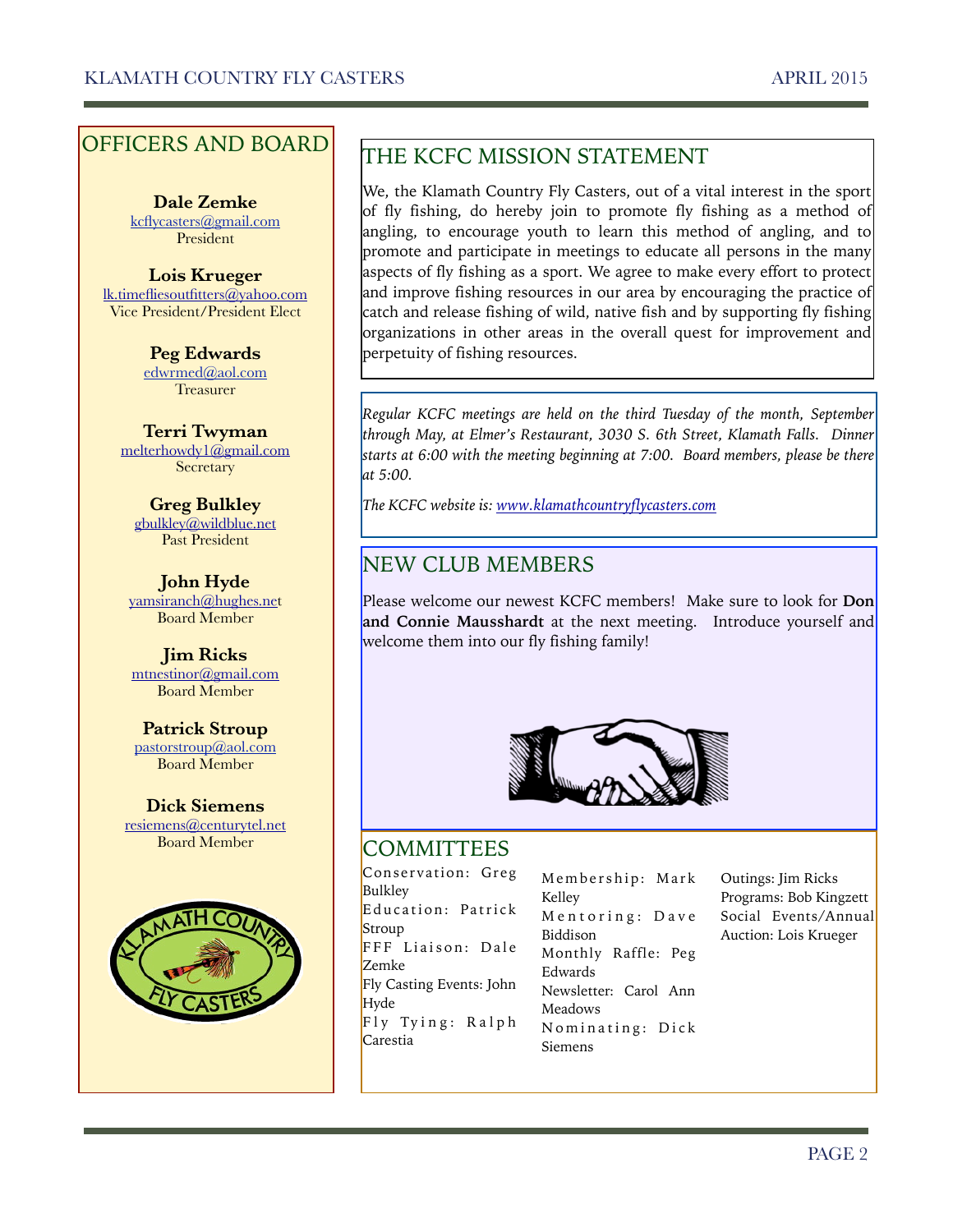#### PRESIDENT'S REPORT, by Dale Zemke

April is the month of our primary fund raising event, our annual auction. As I am certain that you are aware, the club has ongoing expenses that are related to our Guest Speakers, Education Outreach, Conservation and Stream Restoration, Raffles, and of course the routine expenses that are encountered by any organization such as supplies, postage, etc. As an example, this years non-Conservation expenses will be approximately \$8,000.00. Our membership dues have brought in \$2,275. the remaining income comes from monthly raffle ticket sales (\$1,275 so far this year) the Progressive Raffle (\$445 - not counting any funds from the March Mtg.). That



accounts for about 50% of what we need to get through the year, if we do not spend anything on Conservation - that is just to cover non-conservation related expenses. So you can see just how important the proceeds of the Auction are to the financial health of the Club, in addition to the Raffle Ticket Sales and Progressive Raffle Ticket sales, which get us well beyond the annual Membership Dues income.

Now that we can provide you a receipt for a donation of items for Raffles and/or the Auction, or cash donations for our Conservation efforts, I would hope that everyone would do what is comfortable in the way of additional support to the club. One way is to recruit additional members so that the pool of membership income increases as well as more people to purchase raffle tickets and bid on items at the Auction. That is an effort that does not cost you anything, but is very beneficial to the club's health. If you have items to donate for the Auction, it is not too late - contact Lois Krueger - lk.timefliesoutfitters@yahoo.com or 541-539-1555.

I also encourage you to take advantage of some really great items at this year's auction - Lois, Carol Ann and Peg have done one heck of a job in securing fishing trips, both local and distant, that you can pool with a fishing buddy to give us a good bid on them, and an awesome selection of items that is kind of like a kid going into a toy or candy store. So come to the April 21st meeting - even if you do not intend to bid on anything. It is a fun evening, and who knows, you just may find the item you have been looking for at a great price. And you get a chance to see John Hyde and Dick Siemens in action - they are one fine team. And John now has a gavel to hammer home your winning bid.

So - until we join together on April 21st - "Tight Lines!"

#### Dale

#### CONSERVATION REPORT, by Greg Bulkley

Our next project will be to complete our Club's generous obligation to the Wiest Ranch Project on the Lower Williamson River by planting and caging native shrubs along the river bank. This \$32,500 project was funded by grants we successfully obtained from the Oregon Chapter of the IFFF (ORCIFFF) and from the national office of the IFFF, and from U.S. Fish and Wildlife Services Partners for Fish and Wildlife Program (via Sue Mattenberger) and the Klamath Basin Rangeland Trust, stimulated by \$1500 from our own Club's Conservation Fund. We will meet at 9 A.M on the Saturday morning of May 23, (opening day for fishing the Lower Williamson) and expect to be done working by noon or 1:00 o'clock so as to enjoy fishing and a barbecue generously provided by the landowner. (Precise directions will follow in the May Newsletter.) I will be joined by Sue and Jared Bottcher of the KBRT to help organize things. You need bring only a shovel, some work gloves, your fishing gear, your enthusiasm, and your appetite. Please mark your calendar so that you can help our Club continue its stellar record of fisheries restoration here in the Klamath Basin, work that has become a model for Oregon and the rest of the country. There will be a sign-up sheet provided at the April and May Club meetings.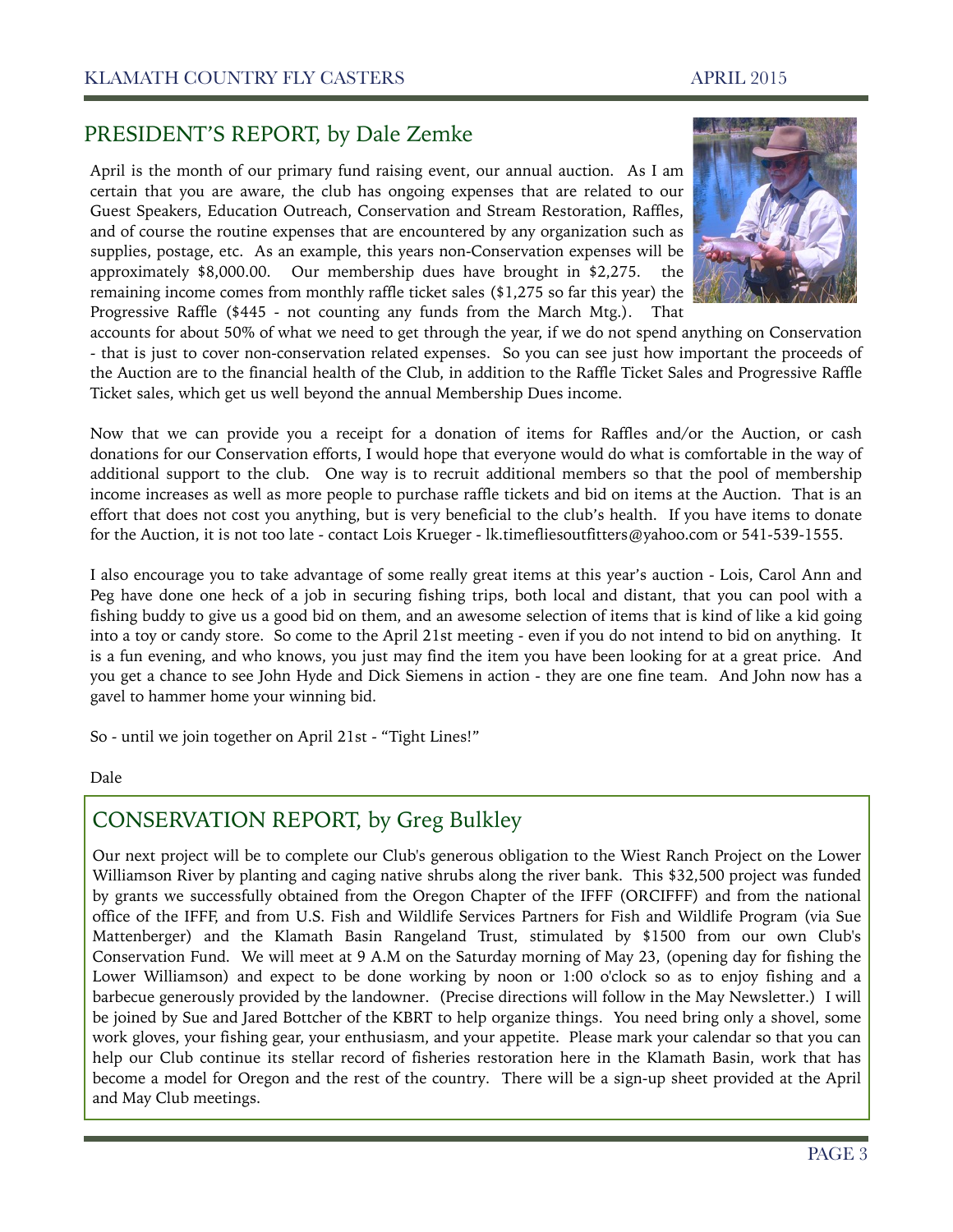#### VOLUNTEERS NEEDED

KCFC has three events coming up that desperately need warm bodies to make happen. They are all critical to our outreach to the community, to youth, and to our conservation and stream restoration activities.



**Saturday, May 23rd: the Wiest Ranch Conservation Work Party** This is, like many in the past, a labor intensive event. It is the planting of sedge, grass and willows, as well as caging the plants to protect them from animals. This is critical to restoration of the river banks. It will be done at the Wiest Ranch on the Lower Williamson River starting at 9:00 AM. It should not take more than a half day to do if enough volunteers show up to spread out the work. It will be followed by a BBQ lunch. Greg Bulkley is the organizer of this project and can be reached at [gregbulkley@gmail.com](mailto:gregbulkley@gmail.com) , 541-810-1884 or 541-880-8017. You can also sign up at both the April and May Club meetings.

**Saturday May 30th: the Link River Festival** This is a community outreach event that needs volunteers to demonstrate fly casting on the Link River as well as interact with the people attending the event. It is a great opportunity to show our sport and Club to the public. Two years ago, this was the way that we got such a great turnout to our, open to the public, Fly Casting Clinic, which translates into potential new club members. We have three volunteers so far. We would like to see at least 3 more, at a minimum, so that the casting demonstrations can be broken up into short segments. We will have a sun shade set up along side the Link River Trail. You can sign up at both the April and May meetings, or contact Dale Zemke at [dale\\_zemke@yahoo.com](mailto:dale_zemke@yahoo.com) or 714-349-5129.

**Monday Evening June 15th: R.A.P. (Resources And People) Camp** This event is a Youth Education event for 13 to 18 year olds from urban areas held at Esther Applegate Camp (Lake of the Woods). The camp is jointly sponsored by both State and Federal Agencies, such as BLM, USF&W, and ODF&W, and done to expose urban youth to outdoor activities. We teach groups of 20 participants at a time how to tie a Wooly Worm fly. There are three groups of 20 - each for 50 minutes, beginning at 6:10 PM and ending at 9:00 PM. We need about 10-12 volunteers to offer assistance to participants while one demonstrates the tying of the fly. The Camp invites us to attend dinner with the campers in their Mess Hall at about 5:30 PM. It has been a very satisfying event for our previous volunteers and the participants. The campers are really great kids and enjoy this particular event. We need about another 5 or 6 volunteers. You can sign up at the April and May meetings or contact either our Education Chairman, Patrick Stroup at [pastorstroup@aol.com](mailto:pastorstroup@aol.com) ,541-591-1421, or the onsite coordinator - John Krueger at [jk@timefliesoutfitters.com](mailto:jk@timefliesoutfitters.com) ,541-539-1505.



AUCTION!! Tuesday, April 21, 2015, 6:00 at Elmer's Please be there for the fun!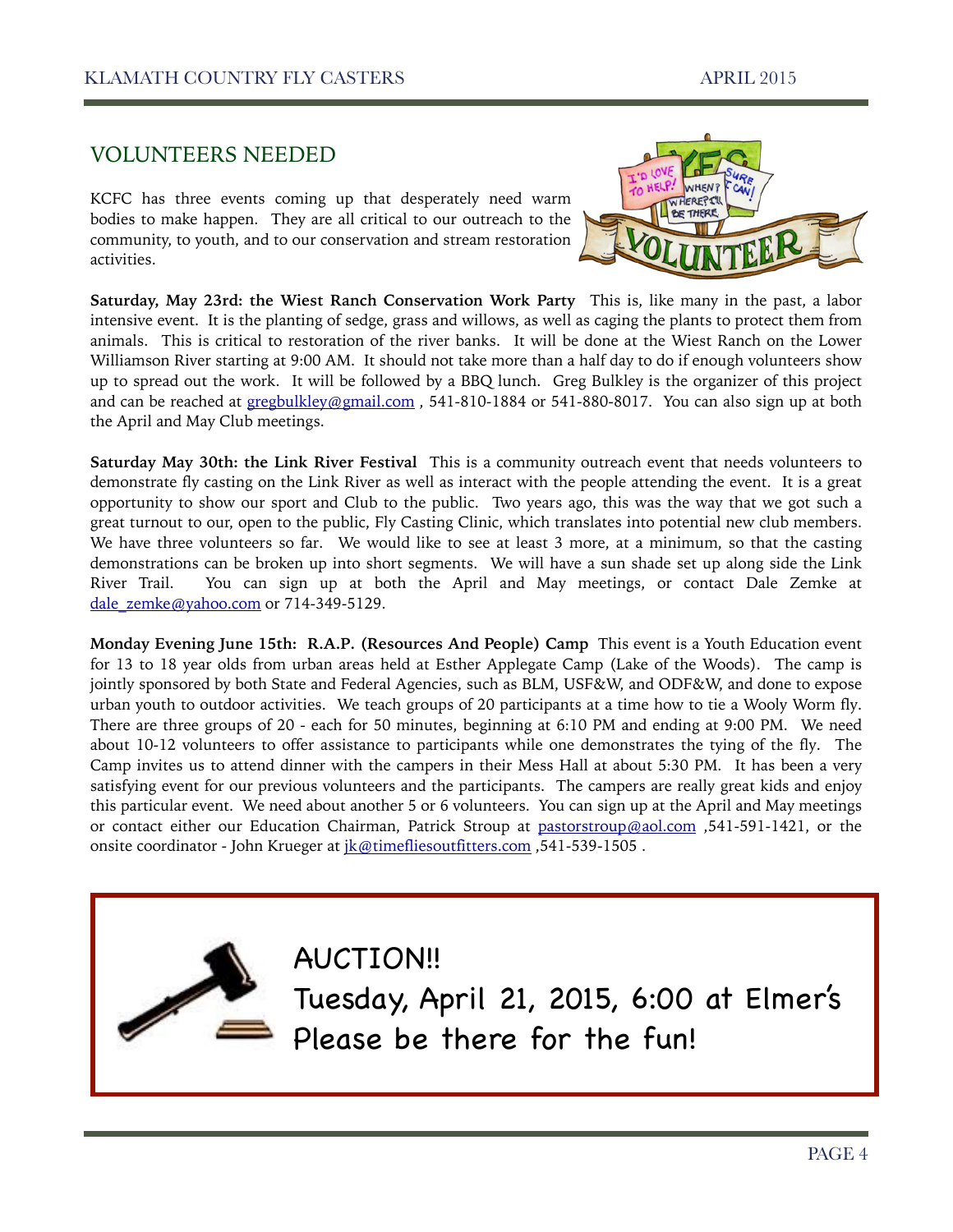#### FILM TRIBUTE TO FRANK MOORE

In the summer of 1944, Frank Moore, one of our KCFC founding fathers, crossed a bridge in France with a convoy of other soldiers. As he looked over to the water below, he saw an Atlantic salmon and a fly rod. The image haunted him throughout the war, his return to his beloved wife Jeanne, and his struggle with what we now call PTSD. Sixty-nine years later, Frank returned to France, this time with Jeanne at his side, and he finally fished that stream.

On June 12th, KCFC is hosting a showing of the documentary, "Mending the Line,' which chronicles the Moores' travel back to France. When we spoke to her at the Expo, Jeanne said, "Frank calls this film a fishing story. I call it a love story." You will have to decide for yourself, but we believe it is both.

Stay tuned for further details about the time and location of the showing.

#### PROGRESSIVE RAFFLE

This year's KCFC Progressive Raffle features as the prize a Scadden Outlaw Renegade Pontoon Boat, valued at \$1,750.00. The prize package includes boat, seat, oars, cargo storage, anchor system, double action air pump, and carrying bag. This is a great boat! It is lightweight and easy to transport, yet sturdy and easy to maneuver. You need this boat!



We are selling 300 tickets and when they are sold, we will draw the name of the lucky winner. They can be bought by anyone, so give some as gifts or get your friends, relatives or fishing buddies to purchase tickets.

# Raffle tickets sell for \$5.00 each or 5 for \$20.00!

#### ELECTIONS COMING IN MAY

The biennial election of KCFC officers and Board members will occur at the May 19th regular Club meeting. A slate of nominees is being prepared by Nominations Chair Dick Siemens and his committee.

According to KCFC bylaws, no nominations will be taken from the floor at the May meeting. If you would like to have your name added to the list, or if you would like to nominate someone for an office, please notify Dick or Club Secretary, Terri Twyman before May 5, 2015. (Please do check with the person you are nominating to make sure they want to be on the ballot!)

You may reach Dick at [resiemens@centurytel.net](mailto:resiemens@centurytel.net) or Terri at melterhowdy1@q.com.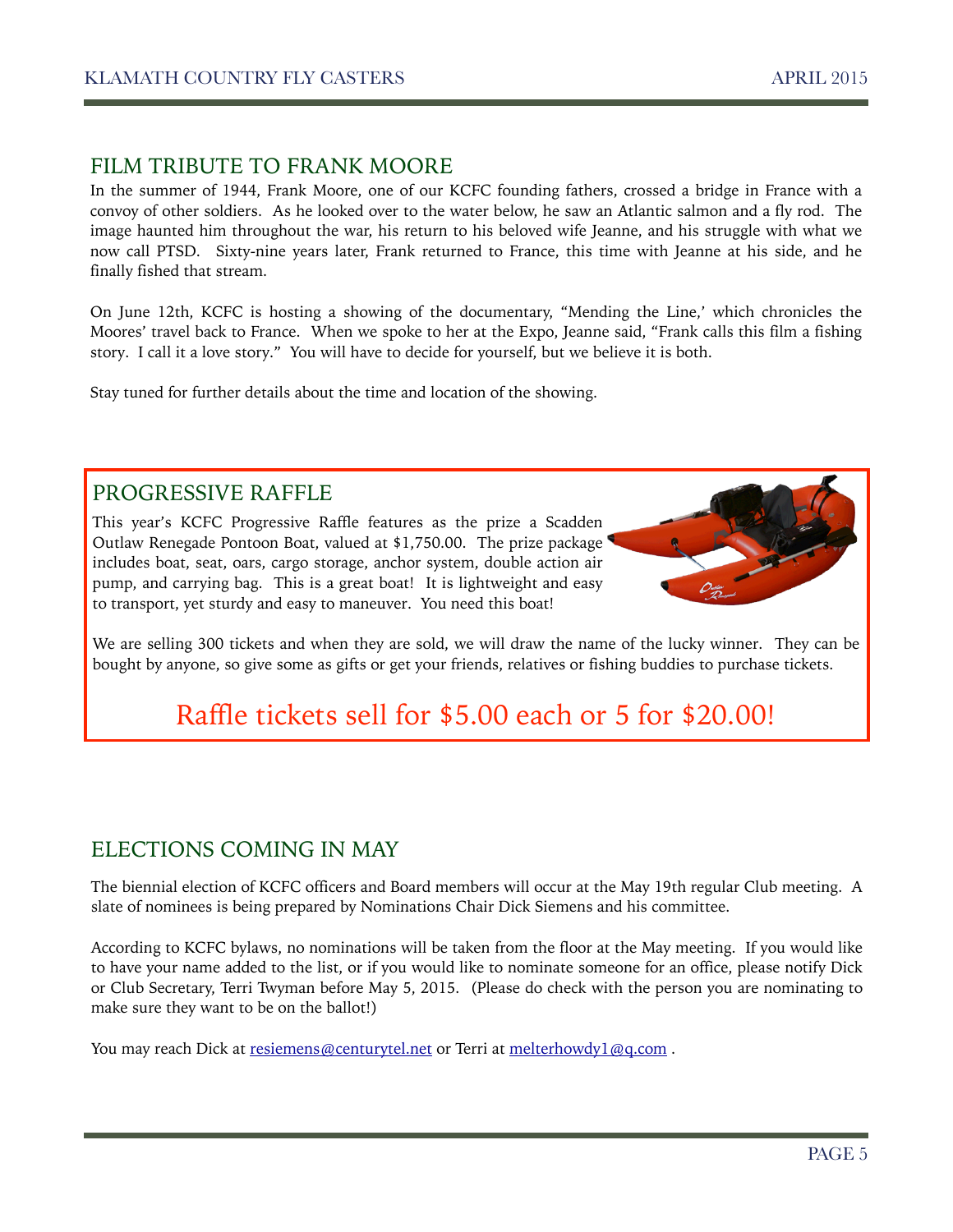#### INDISPENSABLE FLIES, by Ralph Carestia

#### Black Drake Spinner, designed by Dick Winter

The Black Drake Spinner was developed by Dick Winter of Klamath Falls for taking trout on the upper Williamson River. This great fly is fishing during the hatch by casting size 10 to 12 dry flies to rising fish. Black drakes are swimmer-type mayflies. They inhabit weedy sections of slow moving streams and some lakes. In rivers, the mature nymphs move near shore, then crawl out of the water to emerge. Unlike other mayfly behavior, black drakes emerge only at night. After emerging the drakes land on the trees and surrounding structures where they rest for a while, then



mate. They especially like the lodgepole pine trees that grow close to the Williamson

river. Hatches are in the early summer through July. During this period, they are a major food source

for the native Williamson River rainbow trout. The duns don't emerge in the water; they are seldom available to trout during a hatch. Spinner patterns are very useful, however, and the large size of the natural insect piques the interest of trout. Egg-laying occurs over slow, flat water, and that is where your spinner imitation should be cast.

#### Materials:

| Hook:   | Daiichi 1280 2X Long Dry Fly Hook or Tiemco 5212, sizes 12 to 10  |
|---------|-------------------------------------------------------------------|
| Thread: | Dark brown 8/0 (70 denier).                                       |
| Tail:   | Microfibetts - split tail                                         |
| Body:   | Maroon acrylic yarn died brown – brownish- maroon (single strand) |
| Rib:    | Gray Monocord or Size-A rod wrap                                  |
| Thorax: | Charcoal grey yarn slightly died light purple                     |
| Hackle: | Medium blue dun saddle hackle died with a light purple            |
| Wing:   | Light Gray Para-post (high-Viz)                                   |

#### Instructions:



Attach the thread and wrap back to the bend of the hook.

Tie in two Microfibetts so they are one shank length long at the bend of the hook. Make only two wraps over the base of the tails to hold them in place. Separate and flare them. The tails should now be flared slightly up and separated to each side.

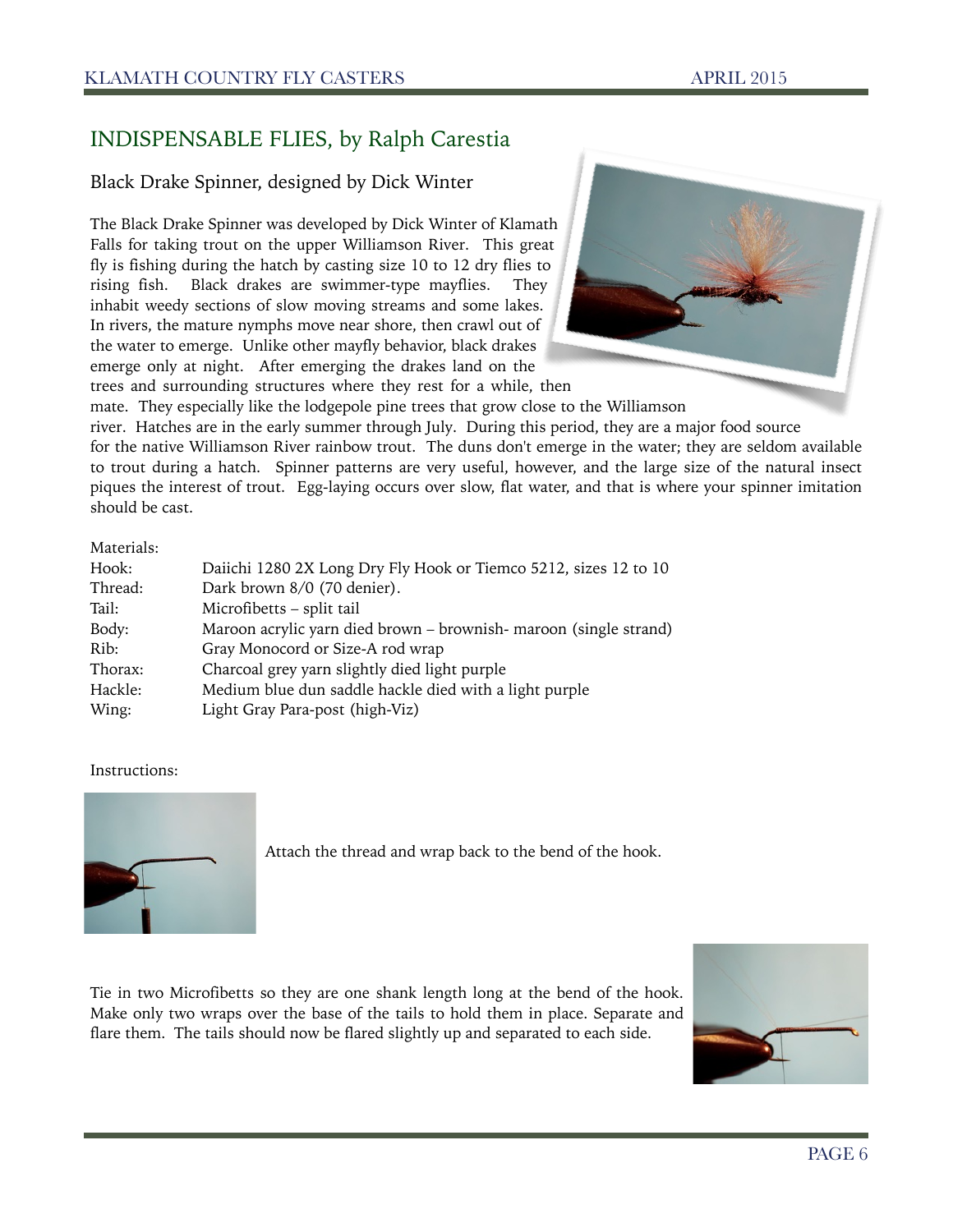

Tie in a six inch length of Grey Size-A Rod wrap at the seventy-five percent point and wrap back over it to the base of the tail. Tie in a six inch length of your maroon died brown acrylic yarn at the base of the tail and wrap forward to the seventy-five percent point.

Twist and wrap the maroon died brown yarn in close, non-overlapping turns, up to a point where the base of the wing will be and tie it off there (about a hook gape back from the eye of the hook). Spiral wrap the grey size-A rod wrap forward over the abdomen with eight to nine turns. Tie the rod wrap off at the front edge.







Brush out a whole strand of Hi-Viz Gray Para-post and tie it in as you would a pair of spinner wings. Pull the two wings up above the hook and wrap the thread around the base to post the wings into one unit.

Select a rooster feather that has barbs about equal to twice the hook gaps. Tie the feather in right behind the hook eye, by this bare stem, and wrap back over it tightly to the base of the wing. The outside of the feather should be facing UP at this time. Prop the feather up along the wing so the inside of the feather is touching the wing post. Wrap the thread around the wing post and the hackle stem from the base of the wing post up to the top of the wing post. Anchor wrap the thread around the hook shank.

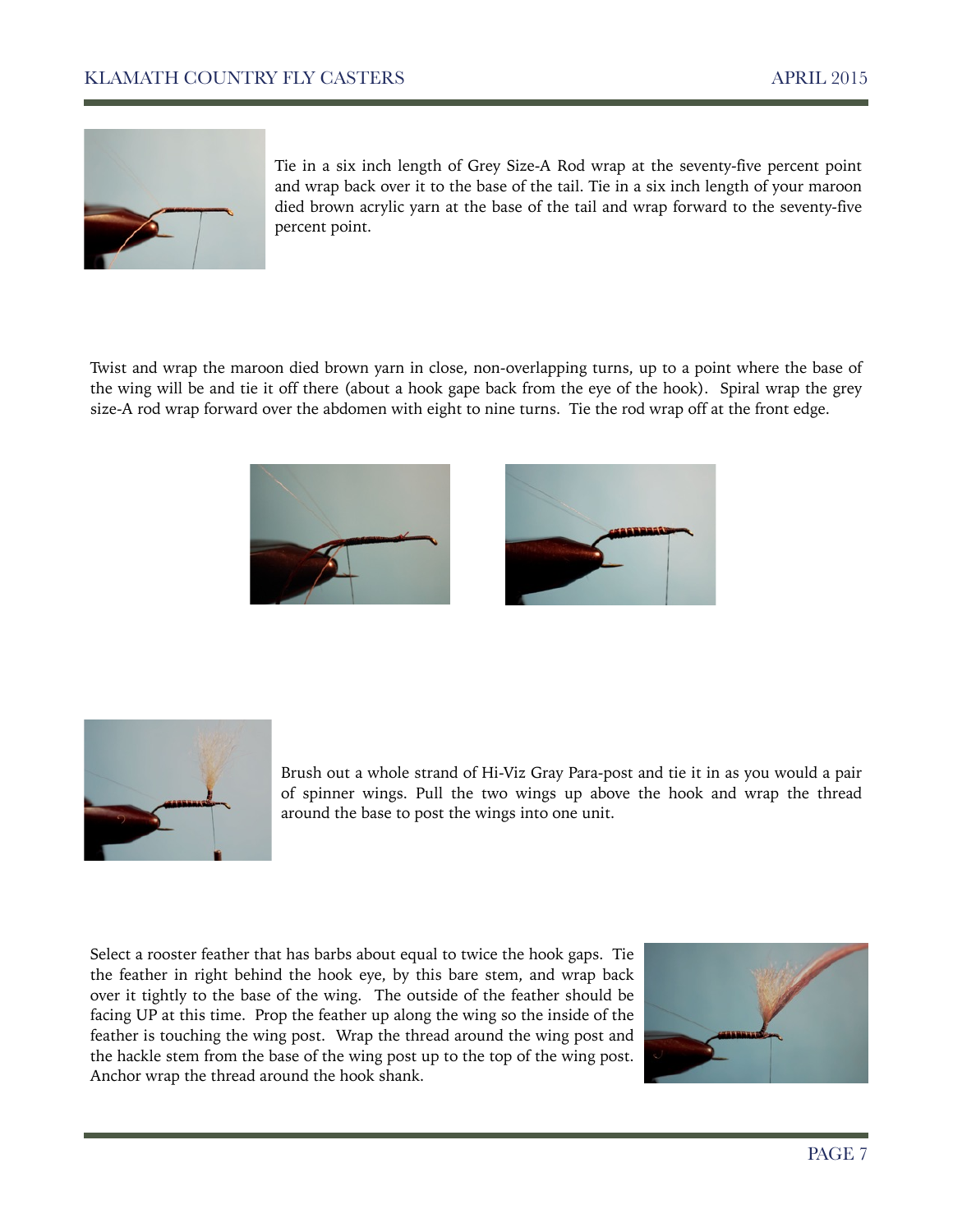Apply a strand of charcoal grey-purple dubbing to the thread. Begin wrapping this dubbing immediately behind the hook eye, and wrap back, crossing to the backside of the wing, and building an elongated oval-shaped thorax. When you run out of dubbing, you want your thread to be hanging right at the front side of the wing post.





Grab the tip of the hackle feather with your hackle pliers and pull the feather out over the hook eye. You want to bend the feather over backwards so the inside of the feather will face up as you wrap. Wrap the feather from the top of the post to the bottom, one turn under the last for a total of about 5 or six turns and tie off. First you are going to bring the thread forward to the hook eye and down on the far side of the eye. Second you will bring the thread up from the far side of the hook right

behind the hook eye. Finally catch the thread against the shank and bringing it back to its normal direction of travel, which is around the hook.

Whip finish the thread by setting up the whip finisher and working the knot in around the hook shank but under the hackle fibers.







TOP VIEW BOTTOM VIEW